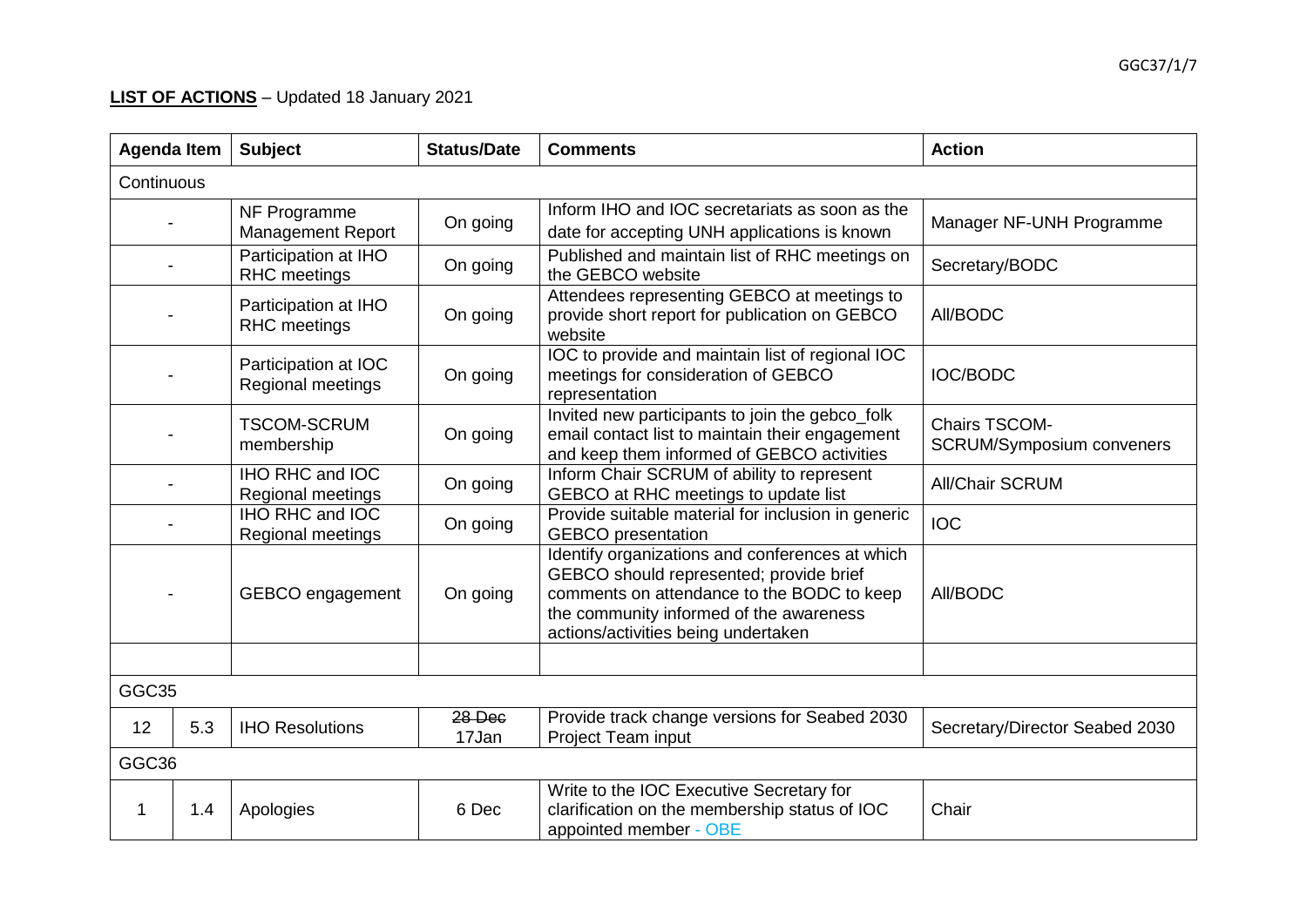| 2              | 2.3 | <b>Finance Report</b>                   | GGC37                                                                                                  | Include annex to report with details of<br>expenditure of allocated funds                                                                                                                    | Chairs TSCOM, SCRUM,<br><b>SCUFN, SCOPE</b>     |  |
|----------------|-----|-----------------------------------------|--------------------------------------------------------------------------------------------------------|----------------------------------------------------------------------------------------------------------------------------------------------------------------------------------------------|-------------------------------------------------|--|
| 3              | 2.3 | <b>Finance Report</b>                   | On going<br>Complete                                                                                   | Provide final figure payment for each Seabed<br>2030 transaction                                                                                                                             | <b>IHO</b>                                      |  |
| 4              | 2.5 | <b>DCDB Report</b>                      | IOC EC 53                                                                                              | Raise issue with coastal states to allow the<br>collection and publication of data gathered in<br>their waters of national jurisdiction in support of<br>Seabed 2030 and the CSB initiatives | <b>IOC</b>                                      |  |
| 5              | 2.5 | <b>DCDB Report</b>                      | Develop joint statement in support of data<br>GGC37<br><b>IOC/IHO</b><br>gathering in support of GEBCO |                                                                                                                                                                                              |                                                 |  |
| 6              | 2.5 | <b>DCDB Report</b>                      | On going                                                                                               | Coordinate direct engagement with IOC and<br><b>IHO regional meetings</b>                                                                                                                    | Chair/Vice-Chair SCRUM/<br>Director Seabed 2030 |  |
| $\overline{7}$ | 2.9 | <b>SCOPE Report</b>                     | GGC37                                                                                                  | Incorporate Outreach website content into<br><b>GEBCO</b> website                                                                                                                            | <b>BODC/Chair SCOPE</b>                         |  |
| 8              | 3.2 | NF Programmes                           | 31 Jan                                                                                                 | Provide a copy of the Map the Gaps articles of<br>incorporation to the GGC                                                                                                                   | <b>Tim Kearns</b>                               |  |
| 9              | 3.2 | NF Programmes                           | 6 Dec                                                                                                  | Write letter of thanks to NF                                                                                                                                                                 | Chair                                           |  |
| 10             | 4.1 | IHO and IOC<br><b>Regional meetings</b> | <b>GGC37</b><br><b>Complete</b>                                                                        | Initiate efforts to establish Seabed 2030<br>ambassadors for each IHO RHC                                                                                                                    | Evert Flier/USA                                 |  |
| 11             | 5.2 | <b>Review of ToRs</b>                   | 29 Nov<br>Complete                                                                                     | Complete identified editorial amendment                                                                                                                                                      | <b>Chairs TSCOM/SCRUM</b>                       |  |
| 12             | 5.2 | <b>Review of ToRs</b>                   | $29$ Nov<br>Complete                                                                                   | Include vice-Chair authority statement in<br><b>SCUFN TORS</b>                                                                                                                               | <b>Chair SCUFN</b>                              |  |
| 13             | 6.2 | Seabed 2030                             | GGC37                                                                                                  | Coordinate with UN Decade fundraising<br>activities                                                                                                                                          | David Millar                                    |  |
| 14             | 7.1 | <b>Review of Work Plans</b>             | $15$ Nov<br>Complete                                                                                   | <b>Circulate GGC and subordinate body Work</b><br>Plans to GGC for review and adjustment                                                                                                     | Secretary                                       |  |
| 15             | 7.1 | <b>Review of Work Plans</b>             | $29$ Nov<br><b>Complete</b>                                                                            | Amend Work Plans to reflect GGC input and<br>comments                                                                                                                                        | <b>Chairs</b><br>TSCOM/SCRUM/SCOPE/SCUFN        |  |
|                |     |                                         |                                                                                                        |                                                                                                                                                                                              |                                                 |  |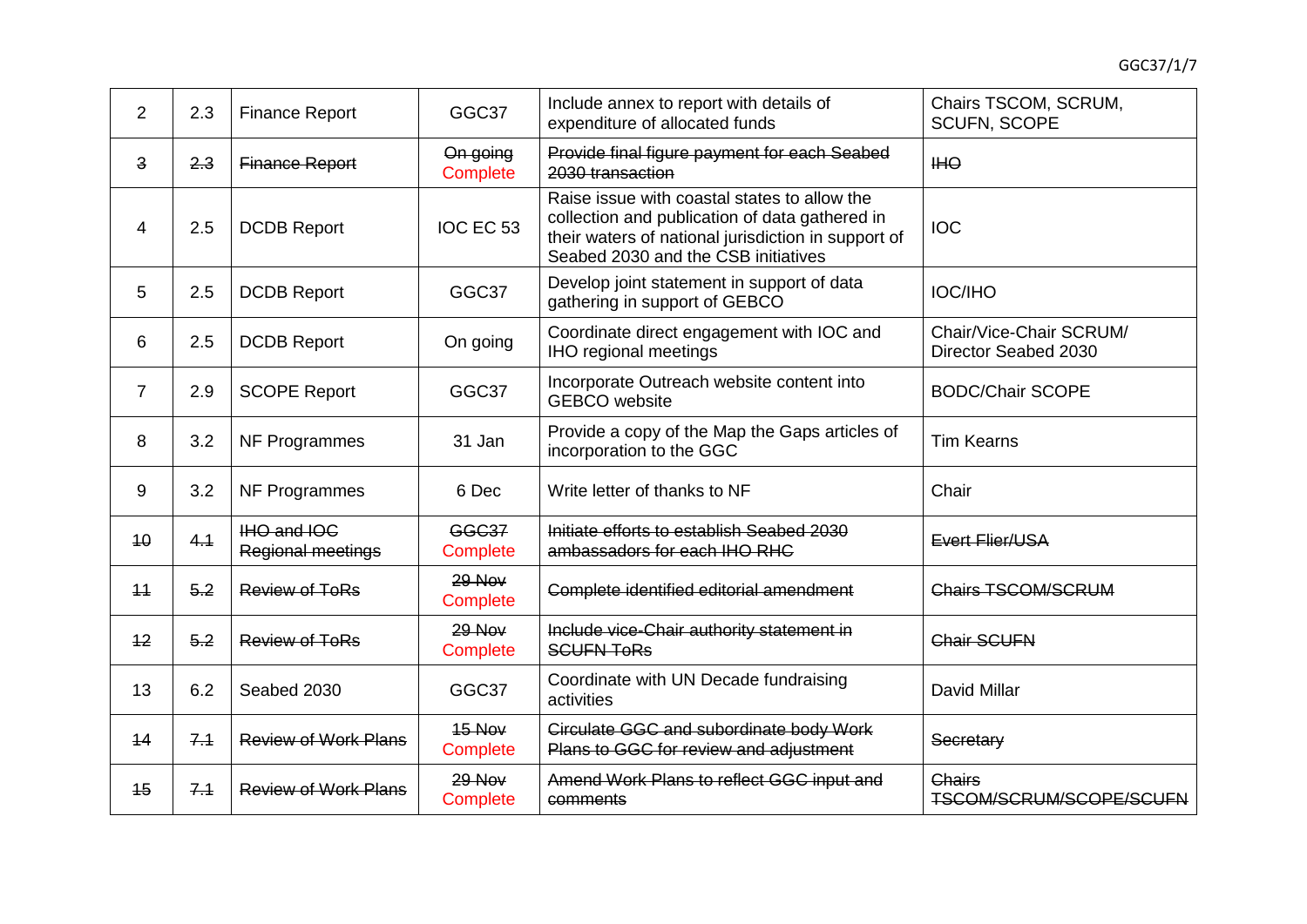| 16 | 7.2  | Seabed 2030               | GGC37                                                                                                              | Generate two year rolling calendar of hosts for<br>Chairs TSCOM/SCRUM/SCOPE,<br>subordinate bodies and symposium<br>Symposium co-conveners                                    |                                      |
|----|------|---------------------------|--------------------------------------------------------------------------------------------------------------------|-------------------------------------------------------------------------------------------------------------------------------------------------------------------------------|--------------------------------------|
| 17 | 7.2  | Seabed 2030               | 6-Dec<br>Complete                                                                                                  | Take outcomes of GGC discussions for<br>inclusion in communications with NF                                                                                                   | Director Seabed 2030                 |
| 18 | 7.2  | Seabed 2030               | 6 Dec                                                                                                              | In coordination with the Regional Centers and<br>appropriate relevant IHO and IOC bodies, to<br>identify priority areas for mapping and<br>crowdsourced bathymetry activities | <b>Chairs TSCOM/SCRUM</b>            |
| 19 | 7.2  | Seabed 2030               | Develop GGC position on CSB and draft GGC<br>paper in cooperation with appropriate<br>17 Jan<br>subordinate bodies |                                                                                                                                                                               | <b>DCDB/Evert Flier/David Millar</b> |
| 20 | 7.2  | Seabed 2030               | 17 Jan                                                                                                             | Develop implementation plan for the<br>communication of the CSB position                                                                                                      | <b>DCDB/Evert Flier/David Millar</b> |
| 24 | 7.2  | Seabed 2030               | IRCC <sub>12</sub><br>Complete                                                                                     | Requested the IRCC to task the CSBWG to<br>engage directly with the GGC and its<br>subordinate bodies                                                                         | Chair                                |
| 22 | 8.1  | Secretary                 | GGC37                                                                                                              | Communicate with IHO S-G for continued<br>secretarial support                                                                                                                 | Chair                                |
| 23 | 9.2  | Membership                | 17 Jan<br><b>Complete</b>                                                                                          | Inform IOC E-S for unanimous support for MR to<br>serve a second 5 year term                                                                                                  | Chair                                |
| 24 | 40.4 | <b>GGC37</b>              | 24 Apr<br>Complete                                                                                                 | Investigate hosting and advise Sec of proposed<br>dates for circulation to GGC                                                                                                | Chair TSCOM/IOC/Secretary            |
| 25 | 10.1 | GGC <sub>38</sub>         | 31 Jan                                                                                                             | Identify date and location for GGC38                                                                                                                                          | Chair/Secretary                      |
| 26 | 40.2 | <b>Draft Agenda</b>       | <b>GGC37</b><br><b>Complete</b>                                                                                    | Review draft agenda and propose revision to<br>structure and content                                                                                                          | <b>GGC</b>                           |
| 27 | 12   | <b>Action List</b>        | GGC37                                                                                                              | Keep IHO and the Chair and vice-Chair<br>informed of progress with allocated actions                                                                                          | All                                  |
| 28 | 12   | <b>GGC36 Draft Report</b> | 15 Nov<br><b>Complete</b>                                                                                          | Draft to be circulated for comment                                                                                                                                            | Secretary                            |
| 29 | 12   | <b>GGC36 Draft Report</b> | 29 Nov<br>Complete                                                                                                 | All to provide comments on draft report                                                                                                                                       | AH                                   |
| 30 | 12   | <b>GGC36 Final Report</b> | 6-Dec<br><b>Complete</b>                                                                                           | Publish final report                                                                                                                                                          | Secretary                            |